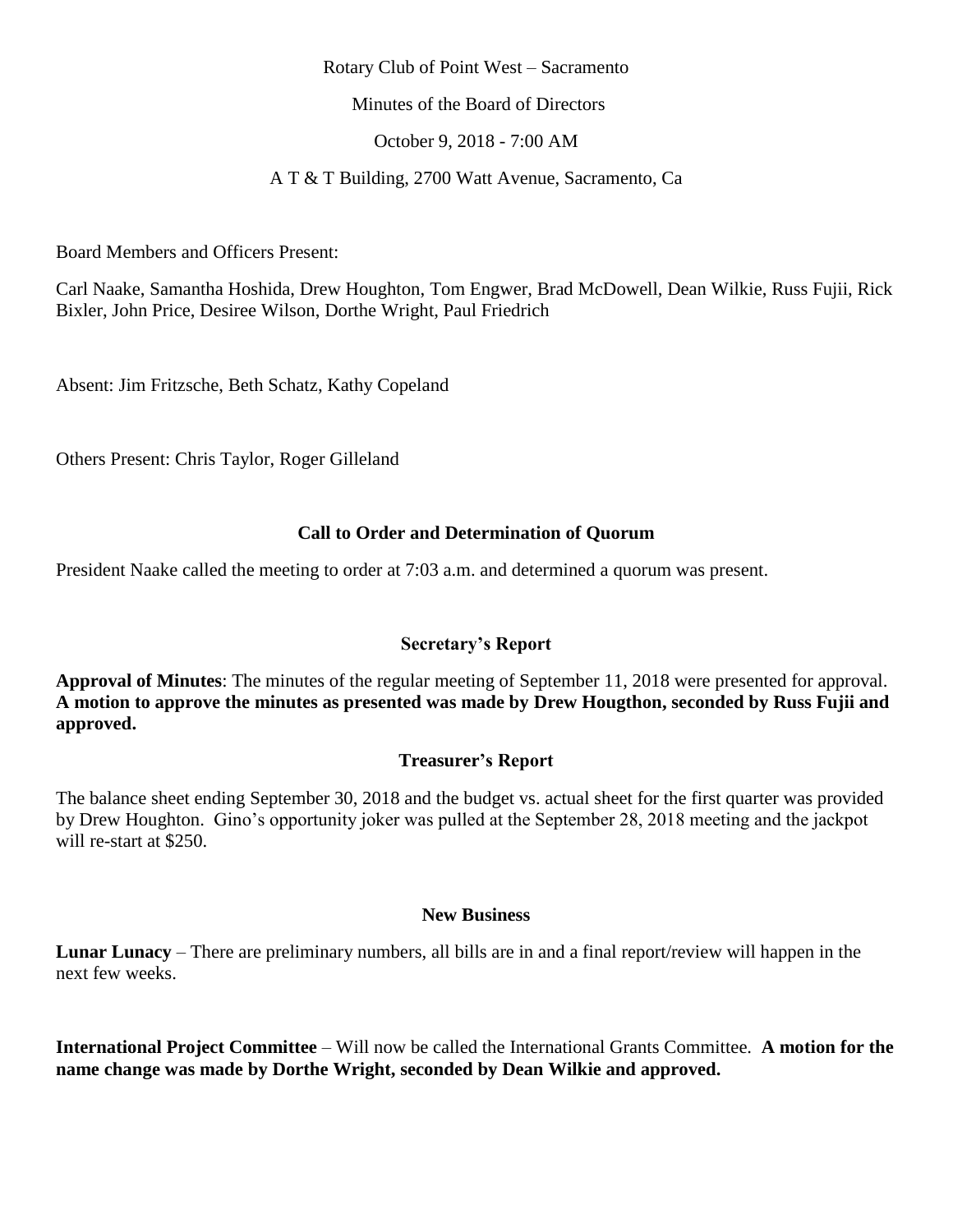**Joint Meeting** – We have a scheduled joint meeting with the PWR Satellite Club on Thursday, October 18, 2018, from 6:30-8 pm at the B Street Theater. Guest are welcome to join! It will be \$15.00 for pizza and salad. B Street will have a cash bar available for drinks.

# **Grant Review Committee**

Chris Taylor provided a verbal report of the current funding requests. They are working on establishing a conflict of interest policy for grant funding.

# **President's Report**

President Naake reminded us the November Board Meeting will be on Monday, November 5, 2018.

Calendar Dates:

October 18, 2018 – Evening Joint Meeting with the Satellite Club

October 19, 2018 – No Meeting

November 9, 2018 – Veteran's Day Meeting

November 16, 2018 – No Meeting

November 23, 2018 – No Meeting

### **Board Reports**

#### **John Price – Club Service 1**

Tom Knox is scheduling the speakers. Dave Abbott and Bob Porter are chairing the Veteran's Day program. The Thanksgiving Feast will be after the first of the year and will be a family event combined with Greer Elementary School. Possibly the week of President's Day, but still TBD.

### **Tom Engwer – Club Service 2**

Lunar Lunacy is top priority.

### **Dorthe Wright – Club Service 3**

DeWana Ljung (chair) and Lori Curry (co-chair) are planning the Cocktail party for October 20, 2019 at Dewana's house. The fun committee has some upcoming events planned, dates to be confirmed; polio fundraiser at the October 26, 2018 meeting, limo and lights, wine tour and the sunglass social.

### **Beth Schatz – Vocational Service**

No Report.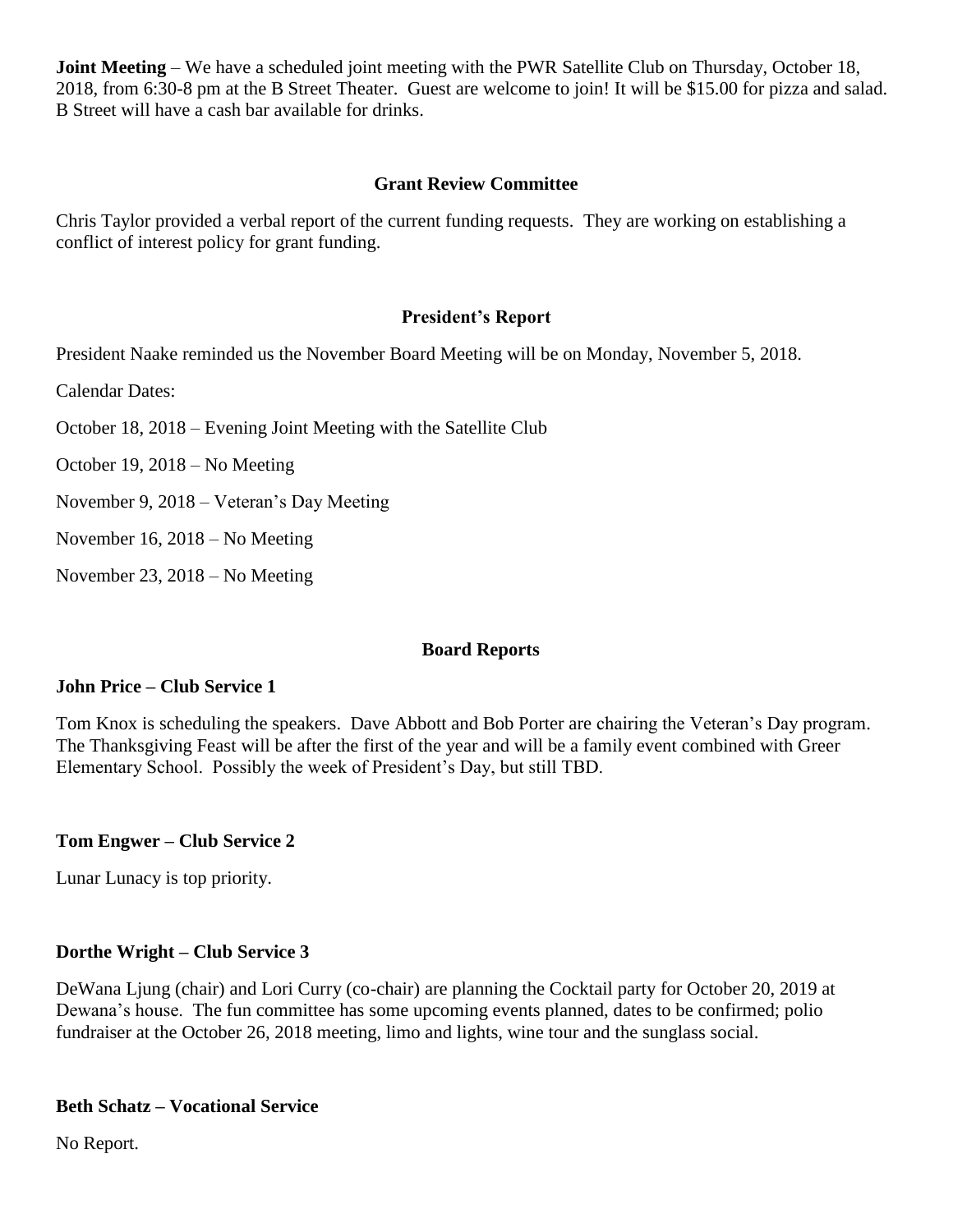# **Brad McDowell – Community Service 1**

Greg Garcia is chairing the Comfort Cases packing party on November 10, 2018 with the 20-30 club. Bob Porter will chair the golf tournament scheduled for May 3, 2019 at Mather Golf Course.

# **Dean Wilkie – Community Service 2**

Jim Hare will chair the Salvation Army bell ringing and chicken chucking, dates and information to follow.

# **Paul Friedrich – International Service**

Gary Pevey will chair the RI Foundation giving and the RI Foundation dinner on November 3, 2018. We have a youth exchange partnership with the Clarksburg Rotary club this year and they will be coming to a club meeting soon. Kathleen McNabb has a Polio Plus kickoff planned for the October 26, 2018 meeting.

# **Russ Fujii – Youth Services**

Working on Greer Elementary School tutors, we have 15 signed up to help so far. Brent Ward, Rich Fathy, Richelle Whiteford and Kristy Kendall will work on scholarships this year.

### **Lawana Welch – Satellite Chair**

New member mixer will be Wednesday, November 7, 2018 from 6:30-8pm. Location TBD, beneficiary will be My Sisters House. It will be \$10.00 per person for food and drinks.

### **Samantha Hoshida – Club Information Officer**

Run to Feed the Hungry is Thanksgiving morning…join our team!

We will have a Young Professional Mixer for our club members, a motion for up to \$200 for food and drinks was made by Russ Fujii, seconded by Dorthe Wright and approved. This will give the club members under the age of 45 a chance for fellowship and finding out more about our club.

### **Kathy Copeland – President Elect**

No Report.

### **Desiree Wilson – Public Image**

Please send content/dates to Desiree for social media and updating the club calendar. Thank you, Russ Fujii for the Eagle Golf write up.